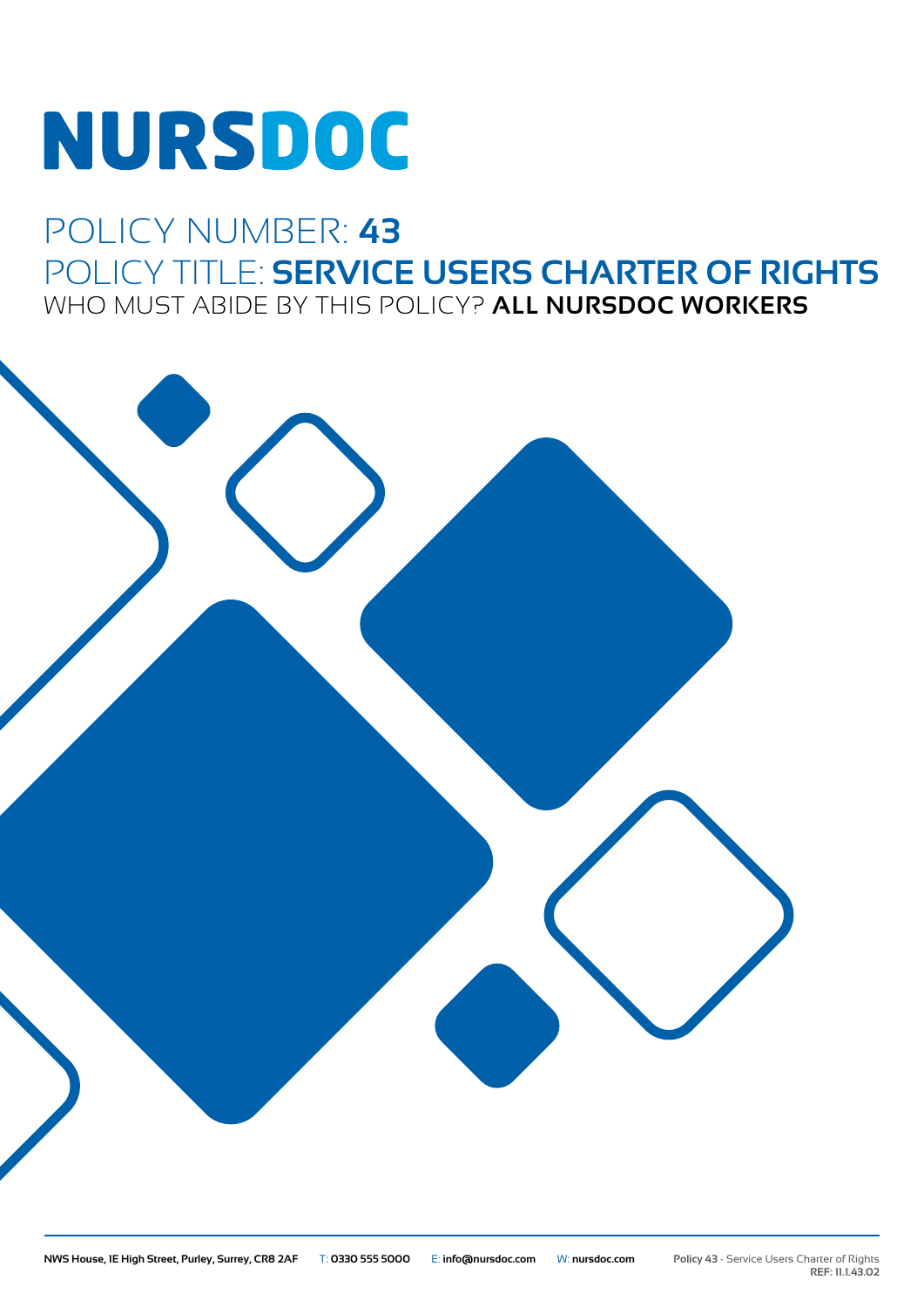### AUDIT INSPECTION

#### **THE PURPOSE OF THIS POLICY**

To explain the policy that the employment business follows on reviewing the standard and effectiveness of the care service that it provides.

#### **CHARTER OF SERVICE USERS RIGHTS**

We place the rights of our service users at the forefront of our mission statement and philosophy of care and support in order that we advance these rights in all aspects of the environment and the services we provide. The Charter of Service User Rights listed serves as guidance and it is neither exhaustive nor prescriptive, we therefore encourage and support our service users to exercise their rights in their entirety.

#### **Privacy**

We recognise that living in a communal setting, your own home or shared accommodation and the need to accept assistance with personal care are inherently invasive of a service users ability to enjoy the pleasure that they independent. Therefore we strive to promote as much privacy as possible for our service users in the following ways:

- Providing assistance with intimate situations as discreetly as possible.
- Ensuring service users' privacy and choice when using the telephone, opening and reading post and communicating with friends, relatives or advisors.
- Ensuring the confidentiality of information held by the organisation about the service users.
- Your room is your own private space and should only be entered with your consent.

#### **Dignity**

We support individuals with restricted ability to perform activities by encouraging the preservation of their intrinsic values in the following ways:

- Treating each service user as a unique, valued individual by recognizing diverse needs.
- Ensuring that service user's personal appearance reflects their personal preference.
- Offering support to service users to participate in a range of activities which will enable each service user to express themselves as a unique individual.
- Challenge any stigmatization associated with age, disability, status and sexual orientation.
- Support and empower our service users in dealing with the effects of any disability relating to communication, physical functioning, mobility or appearance by adopting a user friendly Charter of Rights and adapting our care delivery according to specific individual needs.
- Ensure that service user's spiritual needs, rights and rituals are observed during life and during the process of death and dying.

#### **Independence**

We recognise that some service users, in making a lifestyle choice to live within own their or shared accommodation, relinquish a certain degree of their personal space. Hence the importance of fostering the opportunities they have to exercise their independence and enhance their quality of life in the following manner:

- Providing as tactfully as possible human or technical support when it is needed.
- Enable and promote service users to self-care where possible with support and prompting.
- Supporting service users in their choice where possible to take reasonable assessed risks.
- Promoting and assisting service users to network and become involved within the community outside the home if possible.
- Ensure that any form of restraint is only implemented as a last resort in situations of urgency when it is essential for the service users own safety or the safety of others and in accordance with the Mental Capacity Act and Deprivation of Liberties.
- Encouraging and support service users to participate in developing a person-centered care plan and ensure they are aware that they have the right to access records relating their care.
- Maintaining an effective risk management system and auditing procedures that identify risks, prevent adverse events and promote an ethos of promoting independence.

#### **Security**

We employ staff that are committed to maximizing service user's choices, control and inclusion which responds to their need for security in the following ways:

- By offering assistance with tasks and in situations that would otherwise be perilous for service users.
- Empower service users and staff to identify report and respond appropriately to suspected or actual abuse through the provision of clear procedures and ensure that the perpetrator where they are also a vulnerable adult are safeguarded.
- Work collaboratively and transparently with all relevant services to safeguard and protect the welfare of our service users.
- Providing readily accessible channels for dealing with complaints by service users.
- Creating an atmosphere when providing care and support which service users experience as open, positive and inclusive.

#### **Civil Rights**

We strive to maintain our service users place in society as fully participative citizens as far as reasonable possible in the following ways:

- Support service users to vote in elections and to ensure they have access to information in order that they can exercise their democratic options.
- Ensuring that service users have full and equal access to the National Health Service as required.
- Assist in referring service users or notifying on their behalf the appropriate social services departments in order that that they may claim all relevant welfare benefits as appropriate.
- Support service users' access to public services such as libraries, further education and lifelong learning of their choice.
- Facilitating and supporting service users in contributing to society through volunteering, helping each other and taking on roles involving responsibility within and beyond the home.
- Encourage our service users to become involved in the management of their own home by supporting through enablement to acquire and regain skills e.g. cooking, cleaning washing and ironing.
- Protecting our service user's right to choice, respect, dignity, confidentiality and privacy.
- By providing care in the best interest at all times of service users that do not have capacity, taking into account the provision of the MCA DoLS when making decisions on their behalf.

#### **Choice**

We promote our service users rights to exercise choice and provide opportunities for them to select from a range of options in all aspects of their lives in the following ways:

- Listen to the views of our service users in order that informed choices can be made about their care, treatment and support in all their activities of daily living.
- Supporting service users to prepare or go out into the community to enjoy meals which enables them as far as possible to decide for themselves where, when and with whom they consume food and drink of their choice.
- Supporting service users to source a wide range of leisure activities from which to choose in and outdoors which encourage community, social interaction to bring about a varied healthy lifestyle.
- Enabling service users to manage their own time and not be dictated to by set timetables.
- Avoiding wherever possible treating service users as a homogeneous group.
- Respecting individual, unusual or eccentric behavior in service users.
- Retaining maximum flexibility in the routines of their daily life and respecting their choices.

#### **Fulfilment**

Promote and support our service users to realise their personal aspirations and abilities in all aspects of their lives, by assisting them in the following ways:

- Develop a personal profile to inform staff about each service user's individual life-history, past lifestyle and characteristics.
- Provide a range of leisure and recreational activities to suit the preferences and abilities of all service users, and to stimulate participation.
- Responding appropriately to the personal, intellectual, artistic and spiritual values and practices of every resident.
- Respecting our service users' religious, ethnic and cultural diversity. • Support service users to maintain existing social contacts and to develop new friendships, and personal or sexual relationships as appropriate.
- Promote communication with a focus on listening and attending promptly to our service users needs and providing the appropriate support to channel their communication at all levels within or externally of the organisation by providing access to relevant appropriate information.